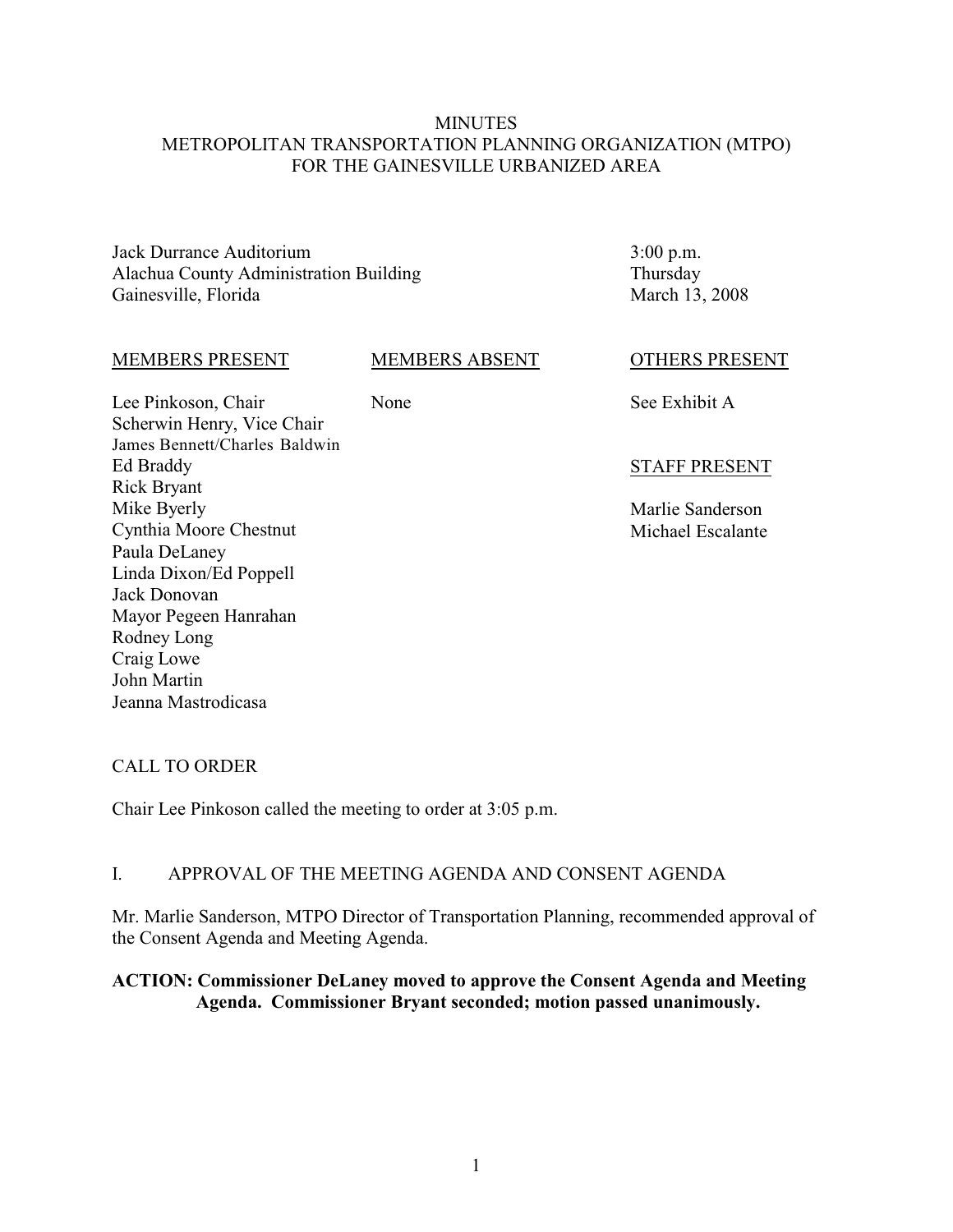# $I = SW 62<sup>ND</sup>$  BOULEVARD CONNECTOR

Mr. Sanderson stated that Alachua County received federal earmark funding to relieve traffic on Interstate 75 within the Gainesville Metropolitan Area. He said that the funding is for a fourlane corridor between Newberry Road and Archer Road. He said that the County's consultant would make a presentation on the connector corridor alignment alternatives. He introduced Mr. Terry Shaw, HNTB Assistant Vice President.

Chair Pinkoson noted that there may be quorum issues for this meeting and encouraged MTPO members to limit their comments to three minutes.

Mr. Shaw discussed the SW  $62<sup>nd</sup>$  Boulevard connector corridor alignment alternatives and answered questions.

Mr. James Bennett, Florida Department of Transportation District Planning Manager, discussed the earmark funding for the project and answered questions.

Mr. Richard Hedrick, Alachua County Public Works Department Director, discussed a three-prong funding strategy.

Mr. Shaw continued his discussion of the SW  $62<sup>nd</sup>$  Boulevard connector corridor alignment alternatives and answered questions.

Commissioner John Martin, MTPO Rural Advisor, discussed his concerns about funding for the project.

Mr. Hedrick said that the County Public Works Department would be pleased if the City took over maintenance of the Urban Village Area.

# **ACTION: Commissioner Byerly moved to:**

- **1. approve Alternative 2 (see Exhibit 1);**
- **2. approve the three Interim Priority Projects (see Exhibit 2);**
- **3. request that cost estimates be provided for segments north and south of the SW 20<sup>th</sup> Avenue/SW 62<sup>nd</sup> Boulevard intersection for the alternatives; and**
- **4. request the identification of sidewalk and other interim projects to support** transit on the SW 43<sup>rd</sup> Street/SW 42<sup>nd</sup> Street corridor.

**Commissioner DeLaney seconded.**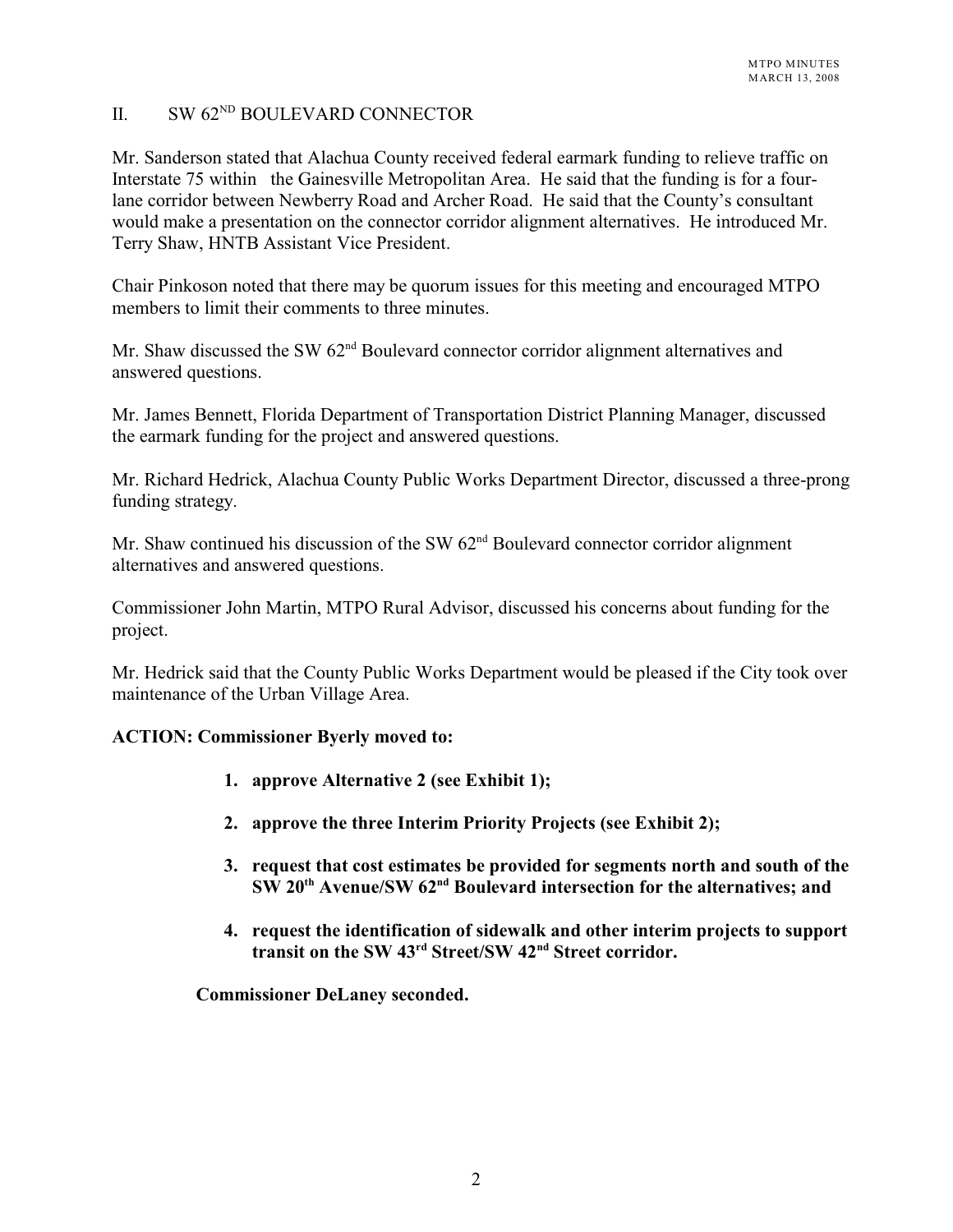# **FIRST SUBSTITUTE ACTION:**

**Commissioner Long moved to:**

- **1. approve Alternative 1 and direct staff to proceed with the project development and environmental (PD&E) study;**
- **2. approve the three Interim Priority Projects;**
- **3. request that cost estimates be provided for segments north and south of the**  $\mathbf{S}\mathbf{W}$  20<sup>th</sup> Avenue/ $\mathbf{S}\mathbf{W}$  62<sup>nd</sup> Boulevard intersection for the alternatives: and
- **4. request the identification of sidewalk and other interim projects to support** transit on the SW 43<sup>rd</sup> Street/SW 42<sup>nd</sup> Street corridor.

### **Commissioner Chestnut seconded.**

Mr. Jonathan Thigpen, Kimley-Horn & Associates, Inc. and Mr. Ron Carpenter, Carpenter & Roscow, P.A., both representing Butler Enterprises, discussed their preference for either Alternative 3 or 4.

A member of the MTPO asked whether the County or MTPO would decide the corridor alignment.

Mr. Bennett stated that the MTPO was responsible for decisions involving the expenditure of federal funds within the Gainesville Metropolitan Area. He said that the County and MTPO would have to work together on reaching a decision.

# **SECOND SUBSTITUTE ACTION:**

#### **Commissioner Donovan moved to:**

- **1. approve Alternative 4;**
- **2. approve the three Interim Priority Projects;**
- **3. request that cost estimates be provided for segments north and south of the SW** 20<sup>th</sup> Avenue/SW 62<sup>nd</sup> Boulevard intersection for the alternatives; and
- **4. request the identification of sidewalk and other interim projects to support transit on the SW 43<sup>rd</sup> Street/SW 42<sup>nd</sup> Street corridor.**

**Mayor Hanrahan seconded. Chair Pinkoson requested a rollcall vote.**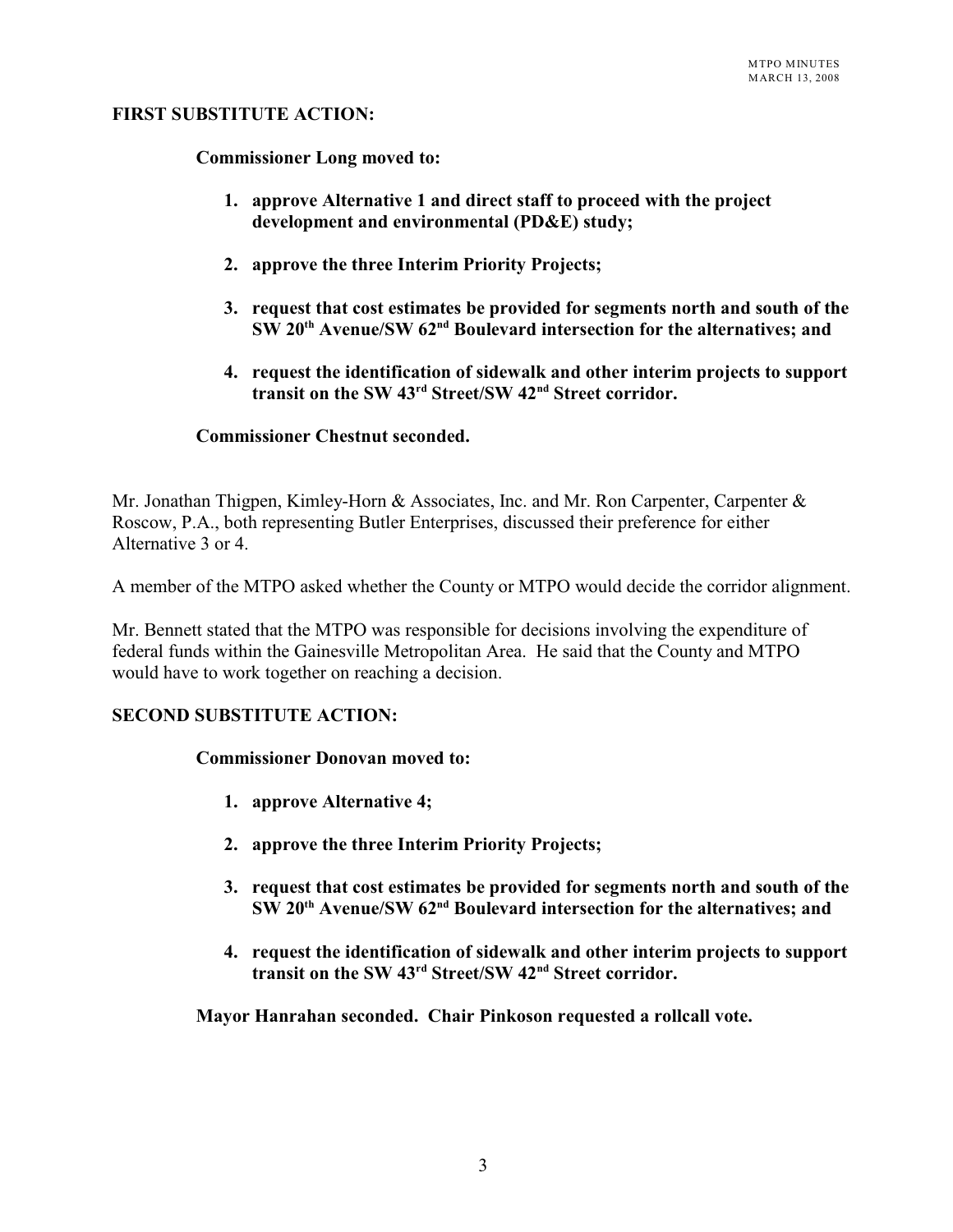|                               | <b>CITY</b>    | <b>COUNTY</b>  |
|-------------------------------|----------------|----------------|
| <b>Rick Bryant</b>            | $\bf No$       |                |
| <b>Mike Byerly</b>            |                | N <sub>0</sub> |
| <b>Cynthia Moore Chestnut</b> |                | N <sub>0</sub> |
| <b>Paula DeLaney</b>          |                | Yes            |
| <b>Jack Donovan</b>           | Yes            |                |
| <b>Mayor Pegeen Hanrahan</b>  | Yes            |                |
| <b>Scherwin Henry</b>         | N <sub>0</sub> |                |
| <b>Rodney Long</b>            |                | Yes            |
| <b>Craig Lowe</b>             | $\bf No$       |                |
| Jeanna Mastrodicasa           | Yes            |                |
| <b>Ed Braddy</b>              | N <sub>0</sub> |                |
| <b>Lee Pinkoson</b>           |                | No             |

**Motion failed 5 to 7; no majority from either Commission.**

# **FIRST SUBSTITUTE ACTION REPEATED:**

**Commissioner Long moved to:**

- **1. approve Alternative 1 and direct staff to proceed with the project, development and environment (PD&E) study;**
- **2. approve the three interim Priority Projects;**
- **3. request that cost estimates be provided for segments north and south of the SW** 20<sup>th</sup> Avenue/SW 62<sup>nd</sup> Boulevard intersection for the alternatives; and
- **4. request the identification of sidewalk and other interim projects to support** transit on the SW 43<sup>rd</sup> Street/SW 42<sup>nd</sup> Street corridor

# **Commissioner Chestnut seconded. Chair Pinkoson requested that the Action be split to consider Alternative 1 separately.**

Mr. Sanderson noted that the TAC recommended that costs for four-laning SW 62<sup>nd</sup> Boulevard between SW 20<sup>th</sup> Avenue and Newberry Road be separated from the costs of the four alternatives between Archer Road and SW 20<sup>th</sup> Avenue.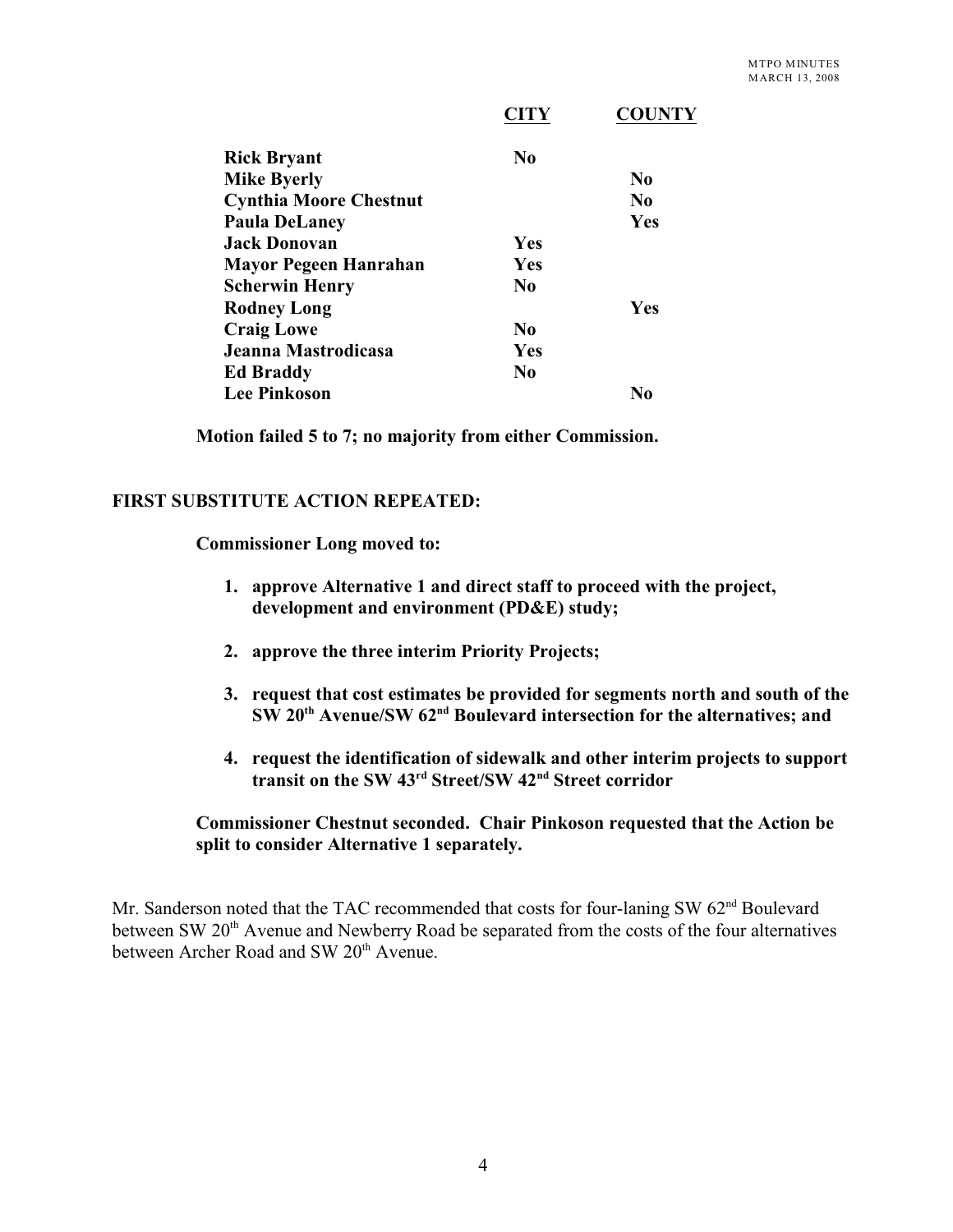# **SPLIT FIRST SUBSTITUTE ACTION REPEATED [PART ONE]:**

**Commissioner Long moved to:**

- **1. approve the three Interim Priority Projects (Exhibit 1);**
- **2. request that cost estimates be provided for segments north and south of the SW 20<sup>th</sup> Avenue/SW 62<sup>nd</sup> Boulevard intersection for the alternatives; and**
- **3. request the identification of sidewalk and other interim projects to support transit on the SW 43<sup>rd</sup> Street/SW 42<sup>nd</sup> Street corridor.**

**Commissioner Chestnut seconded; motion passed unanimously.**

## **SPLIT FIRST SUBSTITUTE ACTION REPEATED [PART TWO]:**

**Commissioner Long moved to approve Alternative 1 and direct staff to proceed with the project developmental and environment (PD&E) study. Commissioner Chestnut seconded. Chair Pinkoson requested a rollcall vote.**

|                               | <b>CITY</b>    | <b>COUNTY</b> |
|-------------------------------|----------------|---------------|
| <b>Mike Byerly</b>            |                | $\bf No$      |
| <b>Cynthia Moore Chestnut</b> |                | Yes           |
| <b>Paula DeLaney</b>          |                | $\bf No$      |
| <b>Jack Donovan</b>           | N <sub>0</sub> |               |
| <b>Mayor Pegeen Hanrahan</b>  | N <sub>0</sub> |               |
| <b>Scherwin Henry</b>         | N <sub>0</sub> |               |
| <b>Rodney Long</b>            |                | Yes           |
| <b>Craig Lowe</b>             | N <sub>0</sub> |               |
| Jeanna Mastrodicasa           | No             |               |
| <b>Ed Braddy</b>              | Yes            |               |
| <b>Rick Bryant</b>            | Yes            |               |
| <b>Lee Pinkoson</b>           |                | No            |

**Motion failed 4 to 8; no majority from either Commission.**

#### **ORIGINAL ACTION REPEATED:**

**Commissioner Byerly moved to approve Alternative 2. Commissioner DeLaney seconded.** 

**Chair Pinkoson requested a rollcall vote.**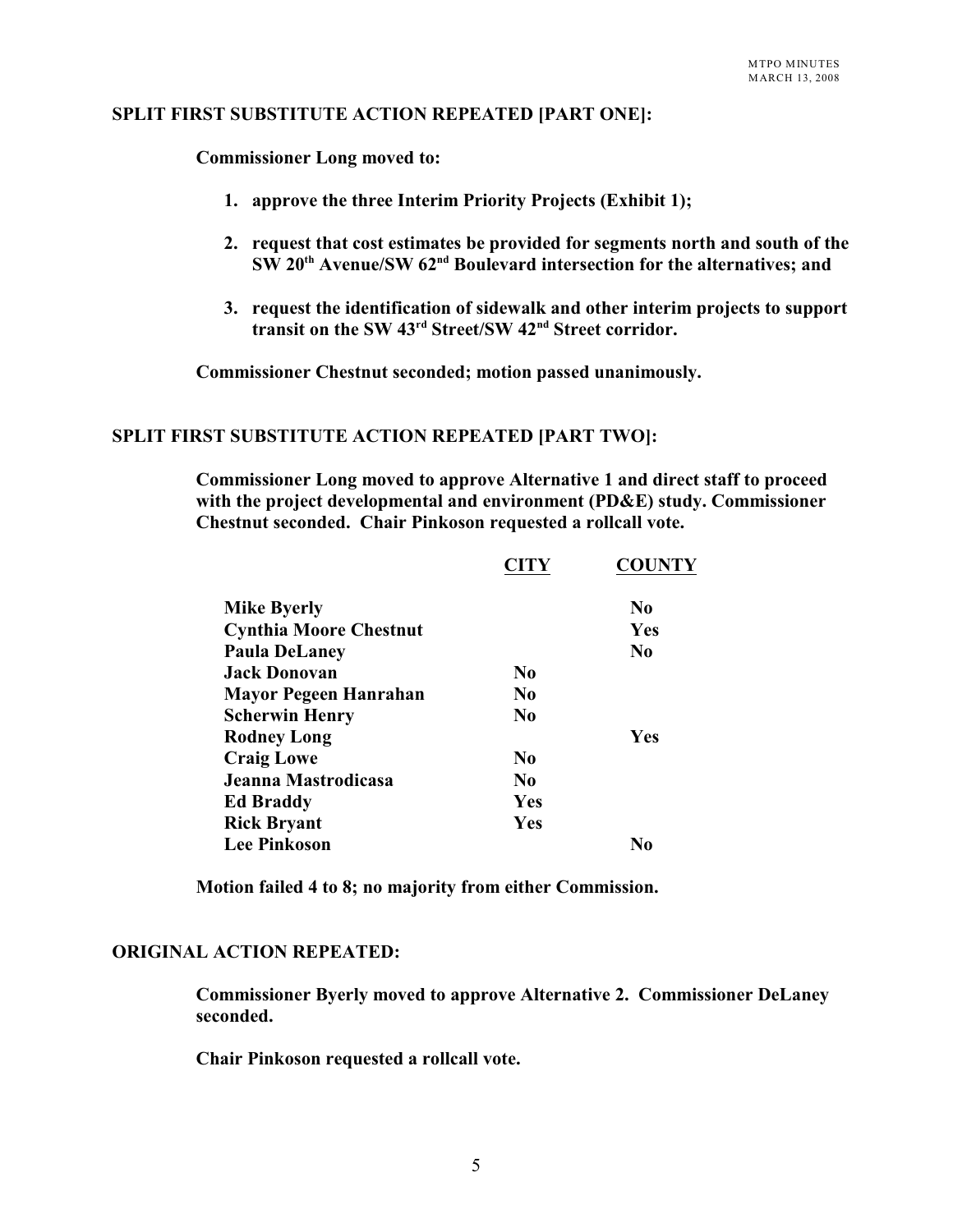|                               | <b>CITY</b>    | <b>COUNTY</b>  |
|-------------------------------|----------------|----------------|
| <b>Cynthia Moore Chestnut</b> |                | N <sub>0</sub> |
| <b>Paula DeLaney</b>          |                | Yes            |
| <b>Jack Donovan</b>           | N <sub>0</sub> |                |
| <b>Mayor Pegeen Hanrahan</b>  | Yes            |                |
| <b>Scherwin Henry</b>         | N <sub>0</sub> |                |
| <b>Rodney Long</b>            |                | No             |
| <b>Craig Lowe</b>             | <b>Yes</b>     |                |
| Jeanna Mastrodicasa           | <b>Yes</b>     |                |
| <b>Ed Braddy</b>              | N <sub>0</sub> |                |
| <b>Rick Bryant</b>            | $\bf No$       |                |
| <b>Mike Byerly</b>            |                | Yes            |
| <b>Lee Pinkoson</b>           |                | No             |

**Motion failed 5 to 7; no majority from either Commission.**

# **THIRD SUBSTITUTE ACTION:**

Commissioner DeLaney moved to defer decision on the SW 62<sup>nd</sup> Boulevard **Connector Alternative until after the MTPO receives a presentation on the** Urban Village at its April 10<sup>th</sup> meeting. Commissioner Byerly seconded.

### **FOURTH SUBSTITUTE ACTION:**

**Commissioner Chestnut moved to approve Alternative 3. Commissioner Bryant seconded. Chair Pinkoson requested a rollcall vote.**

|                               | <b>CITY</b>    | <b>COUNTY</b>  |
|-------------------------------|----------------|----------------|
| <b>Paula DeLaney</b>          |                | No             |
| <b>Jack Donovan</b>           | N <sub>0</sub> |                |
| Mayor Pegeen Hanrahan         | N <sub>0</sub> |                |
| Scherwin Henry                | Yes            |                |
| <b>Rodney Long</b>            |                | Yes            |
| <b>Craig Lowe</b>             | N <sub>0</sub> |                |
| Jeanna Mastrodicasa           | N <sub>0</sub> |                |
| <b>Ed Braddy</b>              | Yes            |                |
| <b>Rick Bryant</b>            | Yes            |                |
| <b>Mike Byerly</b>            |                | N <sub>0</sub> |
| <b>Cynthia Moore Chestnut</b> |                | Yes            |
| <b>Lee Pinkoson</b>           |                | Yes            |

**Motion failed 6 to 6; no majority from the City Commission.**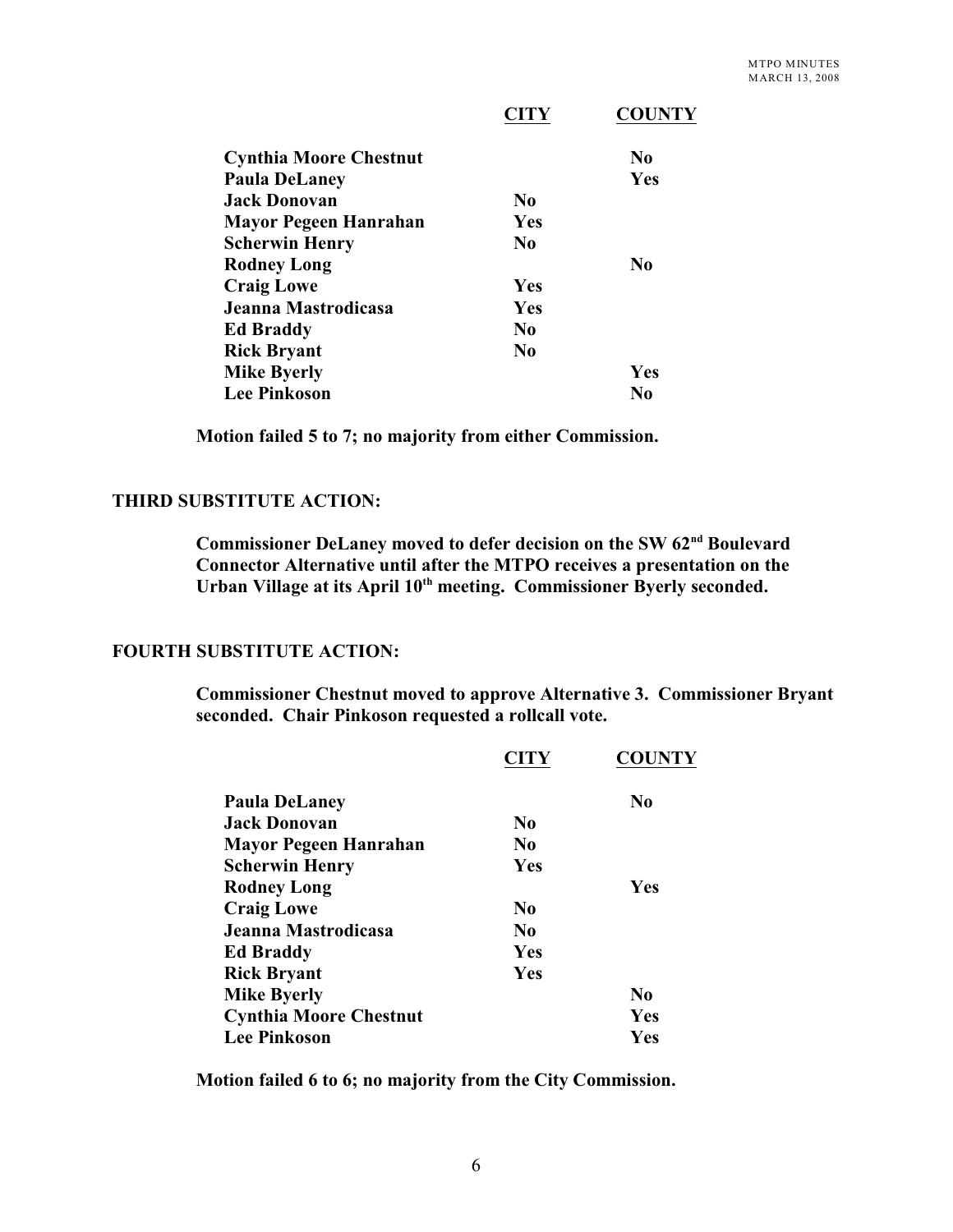# **THIRD SUBSTITUTE ACTION REPEATED:**

Commissioner DeLaney moved to defer decision on the SW 62<sup>nd</sup> Boulevard **Connector Alternative until after the MTPO receives a presentation on the** Urban Village at its April 10<sup>th</sup> meeting. Commissioner Byerly seconded; motion **passed unanimously.**

Mr. Carpenter requested that MTPO staff include Exhibit 3 in the MTPO minutes.

# III. NEXT MTPO MEETING

Mr. Sanderson stated that the next MTPO meeting is scheduled for April  $10<sup>th</sup>$ . He said that the MTPO would be receiving a presentation on the Urban Village at the April  $10<sup>th</sup>$  meeting.

# It was a consensus of the MTPO to meet on April  $10^{\text{th}}$ .

# IV. COMMENTS

# A. MTPO MEMBER COMMENTS

There were no MTPO member comments.

# B. CITIZENS COMMENTS

There were no citizens comments.

# C. CHAIR'S REPORT

There was no Chair's report.

# ADJOURNMENT

Chair Pinkoson adjourned the meeting at 5:42 p.m.

Date Cynthia Moore Chestnut, Secretary/Treasurer

\_\_\_\_\_\_\_\_\_\_\_\_\_\_\_\_\_\_\_\_\_\_\_\_\_\_\_\_\_\_\_\_ \_\_\_\_\_\_\_\_\_\_\_\_\_\_\_\_\_\_\_\_\_\_\_\_\_\_\_\_\_\_\_\_\_\_\_\_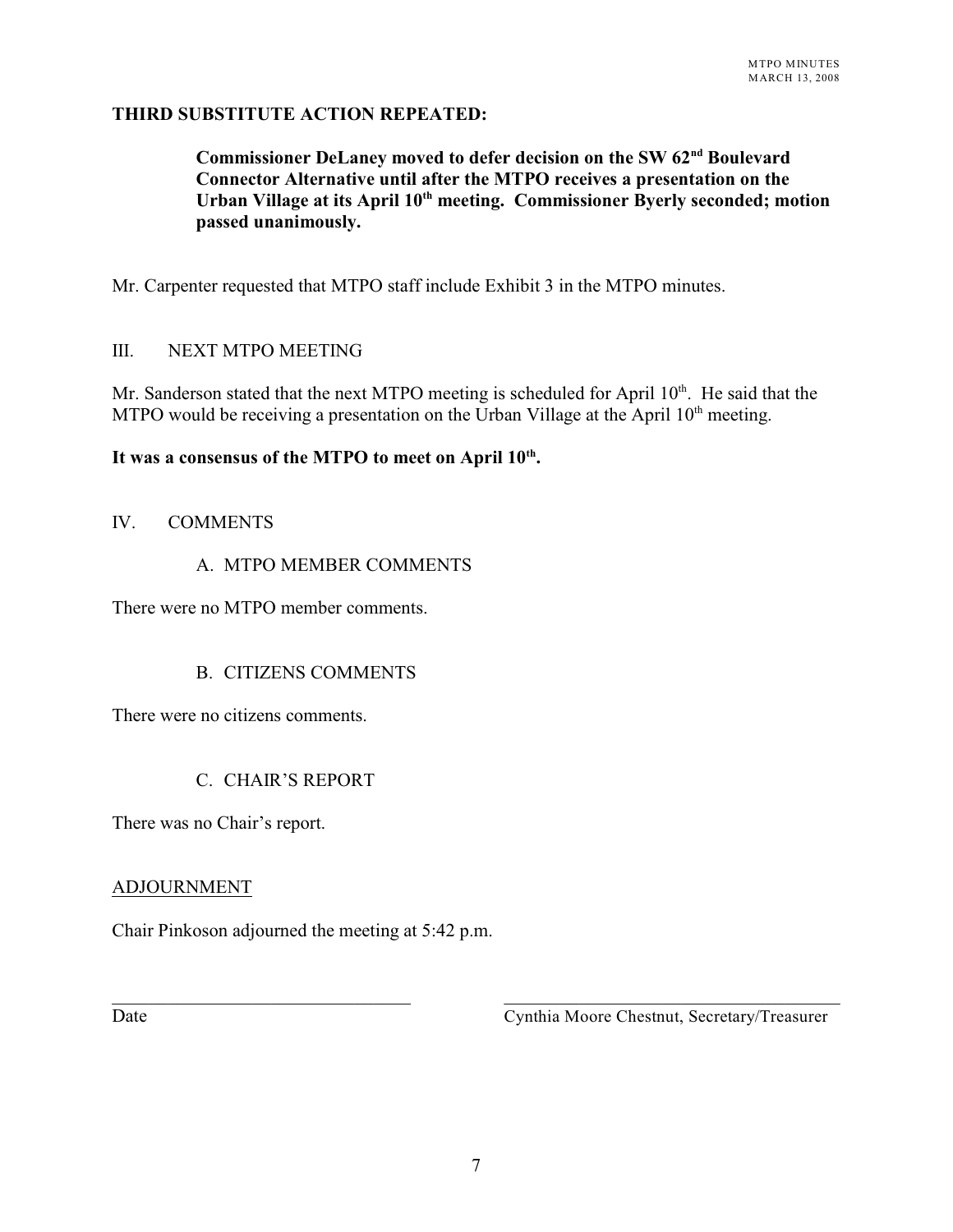# **EXHIBIT A**

| <b>Interested Citizens</b> | <b>Alachua County</b> | <b>City of Gainesville</b> | <b>Florida Department</b><br>of Transportation |
|----------------------------|-----------------------|----------------------------|------------------------------------------------|
| Glenel Bowden              | Dave Cerlanek         | Russ Blackburn             | Jordan Green                                   |
| Clark Butler               | Michael Fay           | Paul Folker                | Karen Taulbee                                  |
| Deborah Butler             | Kathy Fanning         | Debbie Leistner            |                                                |
| John Butler                | Richard Hedrick       | Teresa Scott               |                                                |
| Ron Carpenter              | Randall Reid          |                            |                                                |
| <b>Brent Christensen</b>   | Jennifer Spagnoli     |                            |                                                |
| Gerry Dedenbach            |                       |                            |                                                |
| Seth Lane                  |                       |                            |                                                |
| Bob Reller                 |                       |                            |                                                |
| Kellie Rye                 |                       |                            |                                                |
| Terry Shaw                 |                       |                            |                                                |
| Jonathan Thigpen           |                       |                            |                                                |

\* By telephone

.

# Provided written comments

T:\Mike\em08\mtpo\minutes\mar13.wpd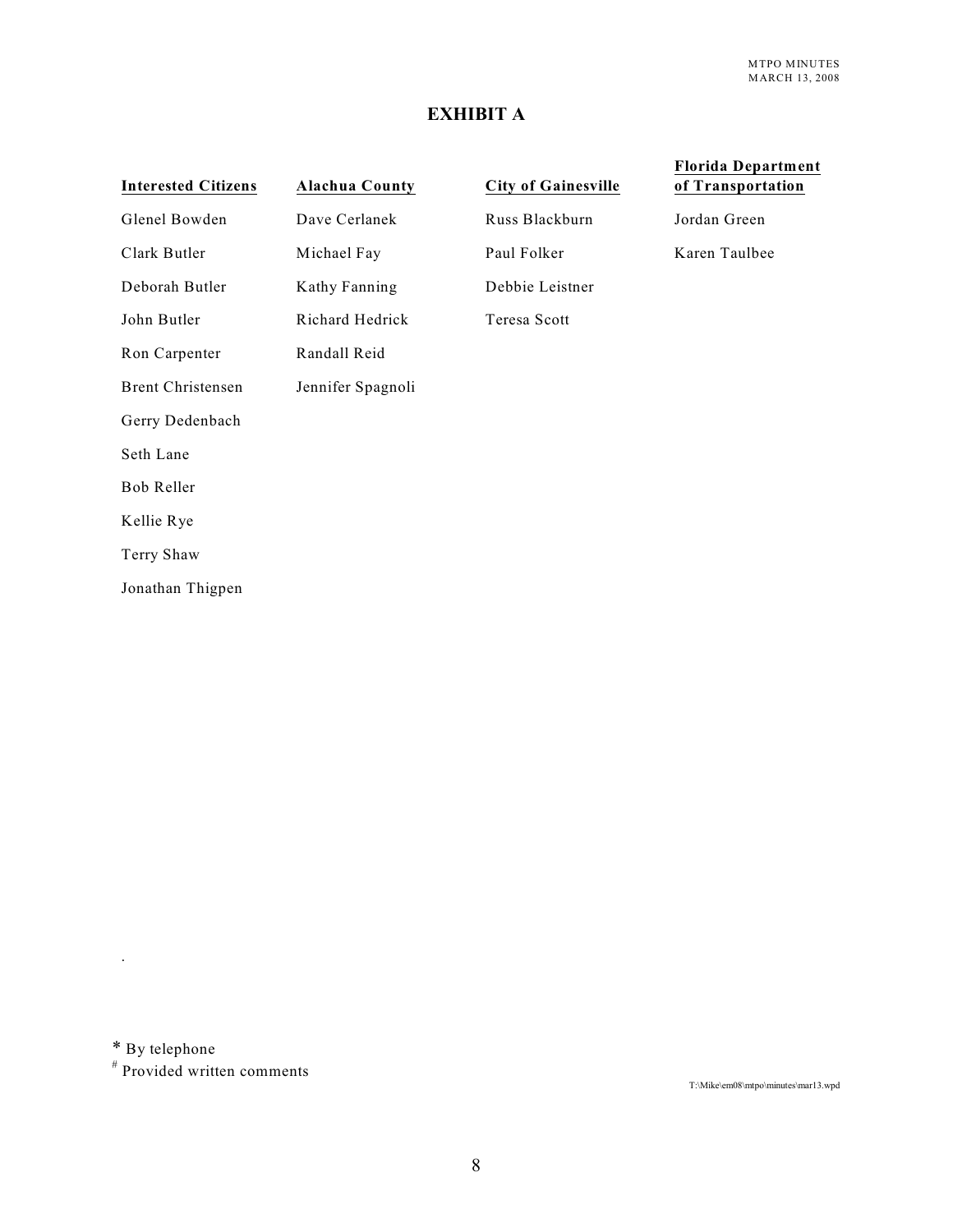

2009 N.W. 67 PLACE, SUITE A, GAINESVILLE, FLORIDA 32653-1603  $(352)$  955-2200 **SUNCOM 625-2200** FAX (352) 955-2209

# **CONSENT AGENDA METROPOLITAN TRANSPORTATION PLANNING ORGANIZATION FOR THE GAINESVILLE URBANIZED AREA**

**Jack Durrance Auditorium Thursday, 3:00 p.m.** Alachua County Administration Building<br>
March 13, 2008 **Gainesville, Florida**

### **STAFF RECOMMENDATION**

#### **Page**  $\overset{\ast}{P}9$  **CA. 1 MTPO Minutes- February 14, 2008 APPROVE MINUTES**

This set of MTPO minutes is ready for review

Page <sup>#</sup>17 CA. 2 US 441 Resurfacing Project- Striped **APPROVE JOINT CAC/TAC/ Bikelanes STAFF RECOMMENDATIONS**

> In December, the MTPO asked FDOT to re-stripe the travel lanes on US 441 to add colorized bikelanes as part of this upcoming resurfacing project

### **Page #25** CA. 3 Year 2035 Long Range Transportation Plan Update- APPROVE STAFF  **Florida Administrative Weekly Advertisement RECOMMENDATION**

The MTPO needs to approve this "Notice to Professional Consultants" requesting letters of qualifications from consultants interested in working on this plan update

**Page** #29 CA. 4 State Road 20 (Hawthorne Road) at **NO ACTION REQUIRED SW 35<sup>th</sup> Terrace** 

> At the February meeting, FDOT was asked to research if a flashing yellow-caution light could be installed at this intersection

**Page** #33 CA. 5 State Road 121 (NW 34<sup>th</sup> Street)- NO ACTION REQUIRED  **Asphalt Path**

> At the February meeting, FDOT stated that they would research what opportunities are available to replace the asphalt sidewalk